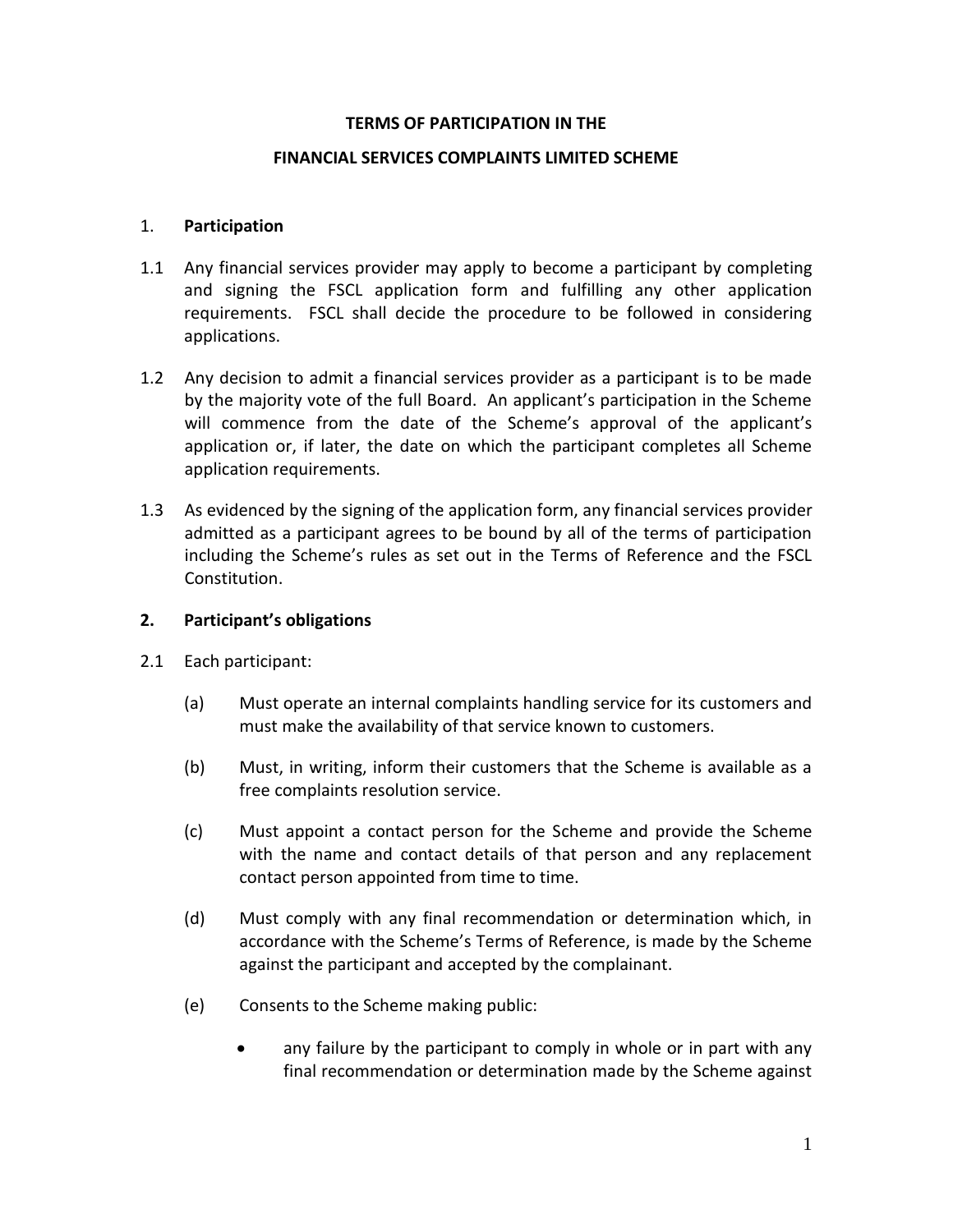the participant that has been accepted by the complainant in accordance with the requirements of the Terms of Reference; or

the termination of the participant's participation in the Scheme,

and

(f) Consents to the provision by the Scheme to the Minister, the Financial Markets Authority or other regulator of any information concerning the participant.

# **3. Participant fees**

- 3.1 A participant agrees to pay the Scheme any fees levied by the Scheme on the participant. The annual fee is payable each year beginning 1 July and shall be paid upon the receipt of a tax invoice delivered to the participant.
- 3.2 The participant agrees to pay case fees as prescribed upon the Scheme opening an investigation of a complaint against the participant and at other stages in the process as required.
- 3.3 All fees are subject to annual review with the objective of reducing fees as numbers of participants increase or costs decrease.

# **4. Termination of participation**

- 4.1 A participant may give no less than 12 months' written notice to the Scheme that it wishes to terminate its participation in the Scheme. The termination will take effect upon expiry of that notice.
- 4.2 The Scheme may, by written notice to the participant, at any time immediately terminate the participant's participation if that participant:
	- (a) Has not paid any fee invoiced by the Scheme pursuant to clause 3.1 and 3.2 within three months of the date of the invoice;
	- (b) Breaches, or fails to perform, any obligation of the participant under the Terms of Participation, the Terms of Reference or the Constitution; or
	- (c) Acts in a way that brings the participant or the Scheme into disrepute.
- 4.3 Termination of participation, whether by the participant at the expiry of notice in accordance with clause 4.1 or by the Scheme giving notice in accordance with clause 4.2: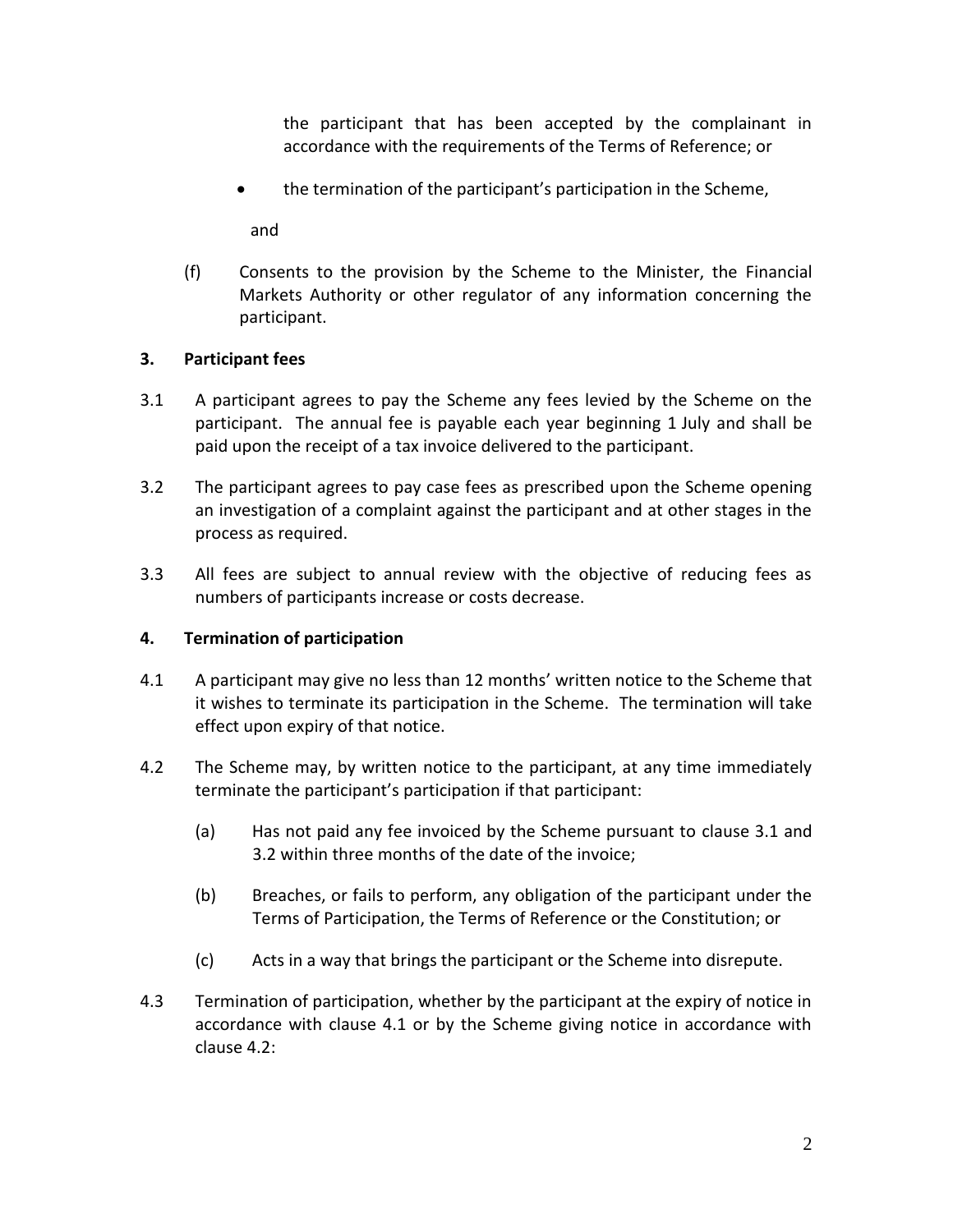- (a) Does not entitle the participant to repayment of the whole or any part of any fee or charge previously paid by it to the Scheme;
- (b) Is without prejudice to the participant's liability to pay any fee which has become due and payable to the Scheme; and
- (c) Is without prejudice to the participant's obligations in respect of any complaint made or referred to the Scheme before the date of termination of participation.
- 4.4 Any participant whose participation is terminated under the provisions above shall remain liable to perform any act or make any payment to which it is bound to perform or pay by any recommendation or determination which, in accordance with the Terms of Reference, is made by the Scheme against it. FSCL reserves the right to enforce such obligation by any legal means, and the participant agrees to pay the full costs of any such action.

# **5. Right to attend annual meetings**

5.1 Notice of every annual meeting shall be sent to each participant containing an invitation to attend the FSCL annual general meeting. Any participant may attend and speak at such meeting through a representative appointed by that participant.

# **6. General**

- 6.1 Notices: a notice must be in writing and may be given by one party to the other party by sending it by post, email, or facsimile transmission to the other party's current address or, in the case of a participant, the address notified to the Scheme from time to time.
- 6.2 *Force majeure*: except to the extent otherwise provided in these participation terms, performance by a party of their obligations may be interrupted or suspended without liability to the other party if, and to the extent, the interruption or suspension is due to a *force majeure* affecting those obligations. The term *force majeure* includes an act of God, terrorism, war, civil commotion, fire, explosion, flood, failure of electrical or telecommunication networks, or any other event beyond the reasonable control of either party.

# **7. Definitions**

7.1 In this agreement, unless the context requires otherwise, the following terms will have the following meanings:

*Act* means the Financial Service Providers (Registration and Dispute Resolution) Act 2008